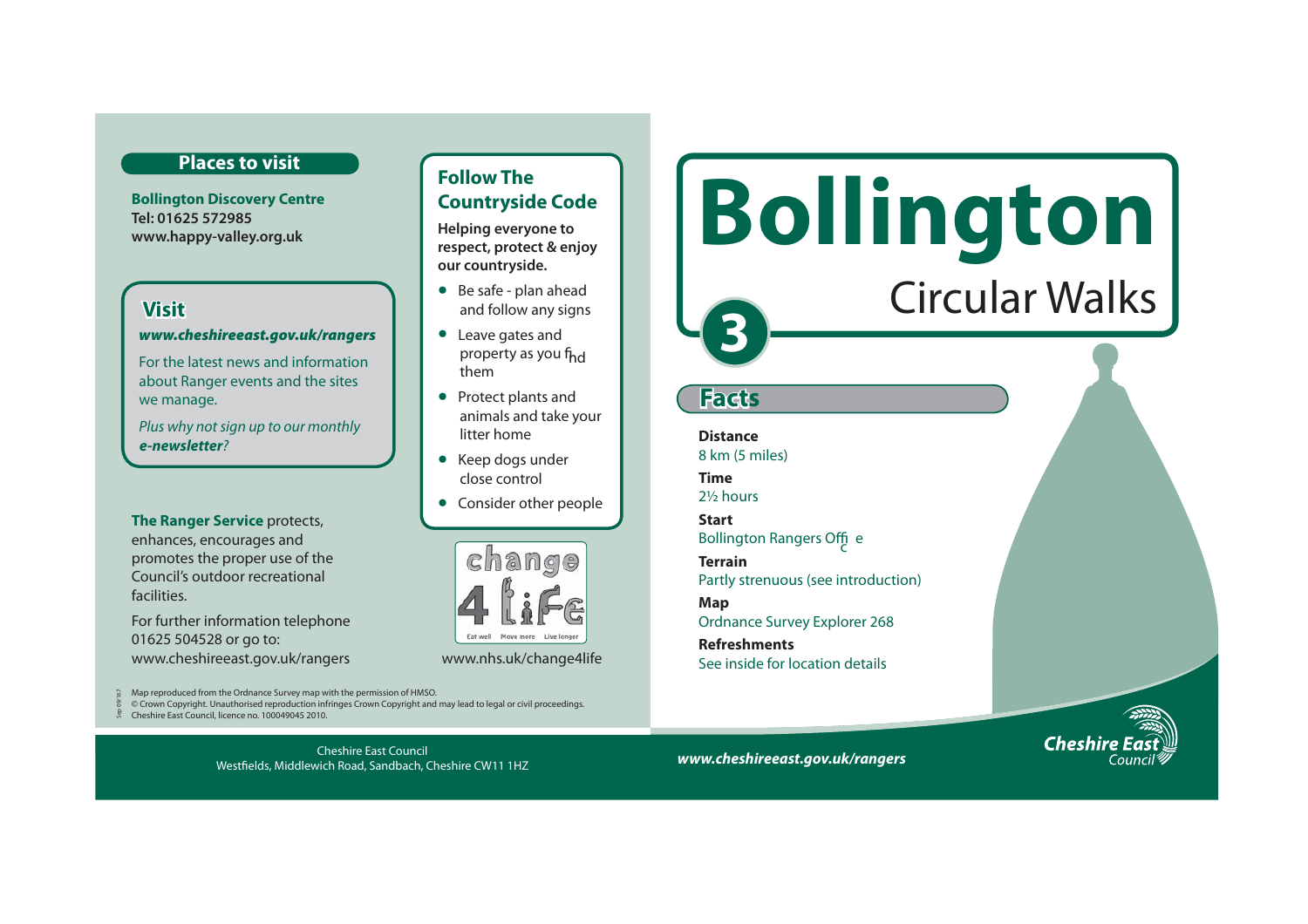**Rangers Office • Macclesfield Canal • Kerridge** ▶ White Nancy ▶ Kerridge Hill ▶ 'Rally Road' ▶ **Middlewood Way** 

# **Introduction**

The third in a series of circular walks around Bollington and Kerridge starting from the Rangers Office, Adlington Road. The routes vary in length highlighting points of interest and provide pleasant views of the countryside. This walk includes a visit to White Nancy. The path to Nancy is steep, and the 'Rally Road' path can be slippery when wet. However the view over the Cheshire Plain from the Kerridge Ridge makes the climb well worthwhile.

## **Route**

*i*

From the Rangers Office cross Adlington Road and enter the Recreation Ground. Continue along the path crossing and re-crossing the River Dean. After the second bridge, turn right and walk up the steps. Turn right through the gates to the road. Cross the road and turn left, then right through the hole in the wall and walk up the steps. At the top turn right onto the Macclesfield Canal towpath.

**The Macclesfield Canal was one of the last to be built. The route was laid out by Thomas Telford and opened on 19th November 1831. The Macclesfield Courier reported in 1831 that around 20,000 people watched the opening by a procession of boats. Ladies were not permitted on the boats because, the Courier said, 'Of a very natural anxiety for the preservation of their health, which might have been endangered by exposure to the cold and damp atmosphere.'** 

- **Just before bridge 27 notice the stacked planks of wood. These can be slotted into the grooves located near the bridge, where the canal is narrow; to seal off a length of canal so that it can be drained for repairs.**  *i*
- **1** Continue walking along the towpath, under bridge 27 and past Adelphi Mill.

# **Did you know?**

Canal locks were invented by Leonardo da Vinci for the San Marco Lock in Milan, making possible the interconnection, formerly prevented by their different levels, of the Martesana Canal and the Naviglio Grande.

- **2** As you reach Greens bridge (no.28), walk up the steps on the right. Turn left over the bridge and continue ahead passing the entrance to Beehive Cottage and then Bobbins Cottage on the right, until reaching a main road.
- **3** Turn left, walk uphill. At the junction with the Bulls Head pub, turn right



and walk up Redway. Pass in front of Redway House then turn left by the side of the house and up the footpath (signpost).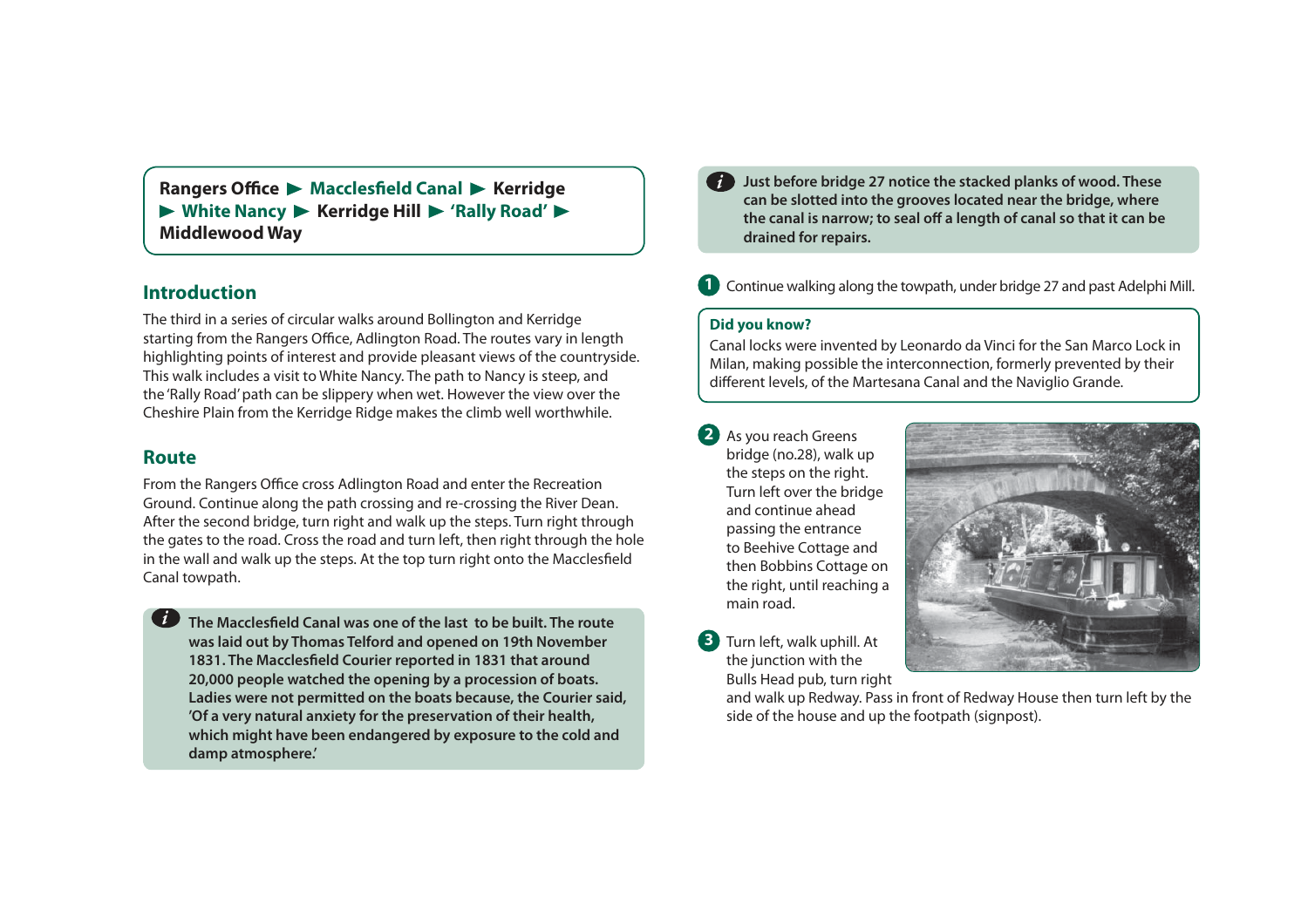**Redway House and Cottage were formerly The Redway Tavern and before that a farm and three cottages owned in 1848 by a**  widow, Anne Gaskell. The farm comprised only three fields, two for **meadow and one pasture. The car park occupies the meadow area. Anne Gaskell had nine children, seven of whom lived with her; plus** 

**4** Walk over the cattle grid and turn immediately right. Continue up the stone steps and rough track to White Nancy and the Gritstone Trail.

**A member of the Gaskell family of Ingersley erected White Nancy**  *i***between 1815 and 1818 to commemorate the Battle of Waterloo. It is probably named after Nancy Gaskell of Rainow and her daughter also called Nancy. Originally it was fitted with an access door and furniture for the family to enjoy a picnic. Note the letters in the paving stones showing compass directions. Using the compass signs look southwest and see the Jodrell Bank dish.** 

**The GritstoneTrail, a 35-mile walk from Disley to Kidsgrove runs past Nancy. The Trail is split into three sections, each of which can be walked in a day. Cheshire East Council publish a free booklet; 'Gritstone Trail Walkers Guide'.** *i*

**5** Passing White Nancy on your left walk straight ahead. Pass through three metal kissing gates and continue along the ridge. Follow the dry stone wall as it turns right and goes downhill with a row of cottages on the left. Turn left by the Endon Quarry and walk to the road. Turn right, walk about 300yds (275m) until reaching the sign for the Macclesfield Stone Quarries, turn right and walk down and under the bridge. You are now following the tramway known as 'Rally Road'. **0 600 m as 1991 and 1991 and 1991 and 1991 and 1991 and 1991**